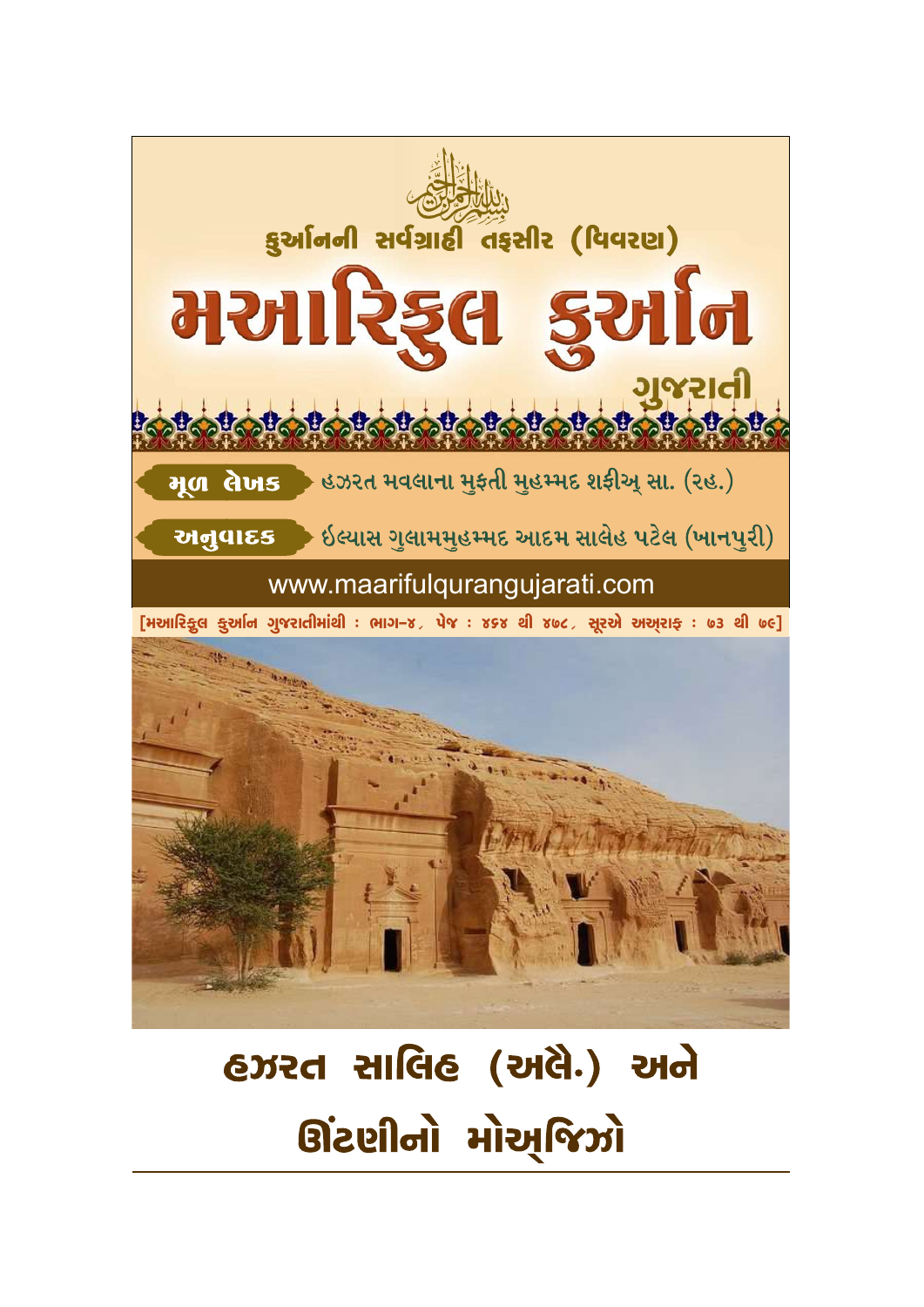## હઝરત સાલિહ (અલેે.) અને

## ઊંટણીનો મોઅજિઝો

સૂરએ અઅ્રરાફ : આચત નં. ७૩ થી ७૬ وَإِنَّ ثَمَّوْدَ أَخَاهُمْ صَلِحًا ۖ قَالَ يُقَوِّمِ اعْبُدُوااللَّهُ مَالَكُمْ قِنَّ إِلَّـ وَغَيْرَةً فَحَديثه بَيِّدَةٌ قِنْ تَّاتِكُمْ لَهِ فَيْ لَا تَأْتُمُ اللَّهِ لَكُمُ إِيَةً فَذَبَرُوهَا تَأْكُلُ فِيَٓ إَمْ ضِ اللهِ وَلَا تَبَسُّوْهَا بِسُوَّءَ فَيَأْخُذُكُمْ مَذَابٌ إَلِيْمٌ @وَاذْ كُرُوآا ذُجِعَلَكُمْ خُلَفَيْ ءَمِنْ بَعُدِيمَادِوَّبَوَّ أَكُمْ فِي الْأَمْ ضِ نَنْتَخِذُ وَنَ مِنْ مُؤْلِهَا قُصُومً اوَّنَذَ يُؤْنَ الْجِبَالَ بِيُونَا ۚ فَاذْ كُرْوَا ٚٳڷٳٵۺۨٷڒ۩ؾڠؿؘۅ۬ٳڣۣٳڷۯػ؈ڞڡؙٞڛۑؽؽ۞ڦڶڶٳڷؠؘۮٵڷۑ۬ؽؽٵ*ۺ*ؾؘؘڷؠڗۢۏٳڝؽٷؘڡۭ لِلَّيْنِ يُنَ اسْتُفْعِفُوْا لِمَنْ اِمَنَ مِنْهُمْ اَتَعْلَمُوْنَ اَنَّ طٰلِعًا مُّرْسَلٌ قِنْ تَّابِّه قَالُوَۤٳٳٮ۠ۤۜٳؠٮؘٲٲٮۡڛؚڸؘ؋۪ڡؙۏٙڡۣڹؙؗۅ؈ؘقَاڷٳڷۜڹۣؿؽؘٳۺؾؘؘڷؠڗؙۏٙٳٳٮؾٓٳڽٳڷۑ۬؈ۜٞٳڡڹؿ۠ۄ ∣بەكفۇق©

તરજુમો :

અને ષમૂદ તરફ તેમના ભાઈ સાલિહ (અલે.)ને મોકલ્યા, બોલ્યા; હે મારી કોમ ! અલ્લાહની બંદગી કરો તેના સિવાય કોઈ તમારો મઅબૂદ નથી, તમને તમારા પરવરદિગાર તરફથી દલીલ પહોંચી ચુકી છે. આ અલ્લાહની ઊંટણી છે તમારા માટે નિશાની, બસ તેને છોડી દો કે અલ્લાહની ભૂમિમાં ખાય અને તેને બુરી રીતે હાથ ન લગાવો (નહિતર) પછી તમને દર્દનાક અઝાબ પકડશે. (૭૩) અને યાદ કરો જ્યારે કે તમને આદ પછી સરદાર બનાવી દીધા અને તમને જમીનમાં ઠેકાણું આપ્યું કે નરમ જમીનમાં મહેલ બનાવો છો અને પહાડોના ઘર કોતરો છો. બસ અલ્લાહના અહેસાન યાદ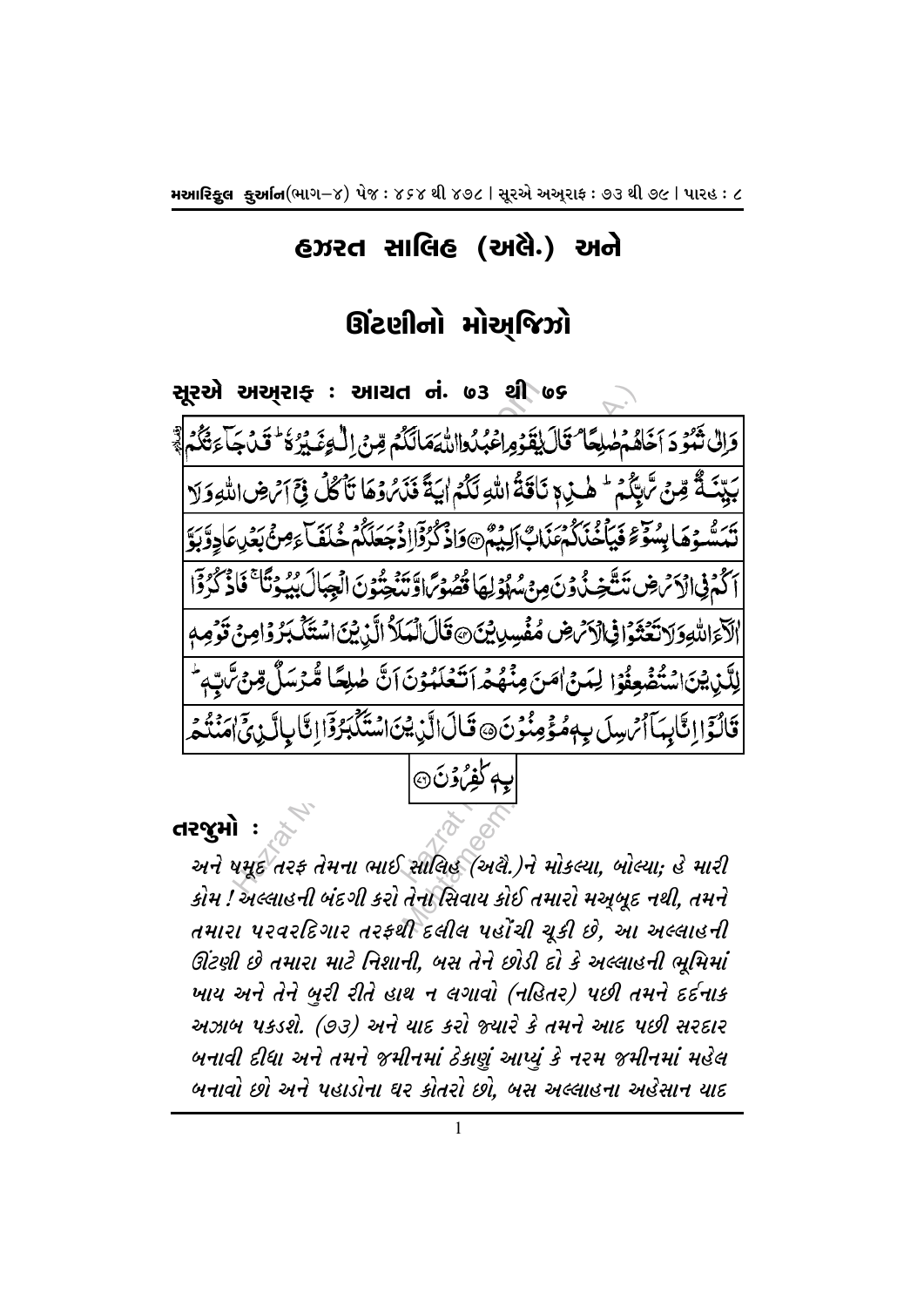મઆરિકુલ કુર્આન(ભાગ-૪) પેજઃ ૪*૬*૪ થી ૪૭૮ | સૂરએ અઅ્રાફ : ૭૩ થી ૭૯ | પારહ : ૮

કરો અને જમીનમાં ફસાદ મચાવતા ન ફરો. (૭૪) તેમની કોમમાં જે ઘમંડી સરદાર હતા ગરીબ લોકોને કહેવા લાગ્યા કે જેઓ તેમનામાં ઈમાન લાવી ચુક્યા હતા, શં તમને યકીન છે કે સાલિહ (અલૈ.)ને તેના પરવરદિગારે મોકલ્યો છે ? બોલ્યા. અમને તો તેઓ જે લઈને આવ્યા છે તેના ઉપર યકીન છે. (૭૫) કહેવા લાગ્યા તે લોકો જેઓ ઘમંડી હતા, જેના ઉપર તમને યકીન છે અમે તેને નથી માનતા. (૭૬)

#### તકસીર :

અને કોમે ષમૂદ તરફ તેમના ભાઈ (હઝરત) સાલિહ (અલે.)ને (પયગમ્બર બનાવીને) મોકલ્યા, તેમણે (પોતાની કોમને) કહ્યું, હે મારી કોમ ! તમે (ફક્ત) અલ્લાહ તઆલાની ઇબાદત કરો તેના સિવાય કોઈ તમારો મઅબુદ (હોવાના પાત્ર) નથી, (તેમણે એક ખાસ મોઅ્જિઝાની દરખાસ્ત કરી કે, આ પથ્થરમાંથી એક ઊંટણી પેદા થાય તો અમે ઈમાન લાવીએ, આથી હઝરત સાલિહ અલે.એ દુઆ કરી તો અલ્લાહ તઆલાએ એવું જ કર્યું કે તે પથ્થર ફાટ્યો અને તેમાંથી એક મોટી ઊંટણી નીકળી. *–રવાહુ મુહમ્મદ બિન ઇસ્હાક –*હઝરત સાલિહ અલૈ.એ કરમાવ્યું કે) તમારી પાસે તમારા પરવરદિગાર તરફથી (મારા રસૂલ હોવાની) એક સ્પષ્ટ દલીલ આવી ચૂકી છે; (આગળ તેનું વર્ણન છે) આ ઊંટણી છે, જે અલ્લાહની તમારા માટે દલીલ (બનાવીને જાહેર કરવામાં આવી) છે (અને તે એટલા માટે અલ્લાહની ઊંટણી કહેવાઈ કે તે અલ્લાહની દલીલ છે) બસ (તદુપરાંત મારી રિસાલત ઉપર પોતે પણ દલીલ છે, તેના પણ અમુક હકો આ પ્રમાણે છે કે) તેને છોડી દો અલ્લાહની જમીનમાં (ઘાસચારો) ખાતી ફરે (એ જ પ્રમાણે પોતાનો વારો હોય તે દિવસે પાણી પીતી રહે, જેમકે બીજી આયતમાં છે) અને તેને બરાઈ (અને તકલીફ આપવા)ની સાથે હાથ પણ ન લગાવો નહિતર તમને દર્દનાક અઝાબ પકડી લેશે અને (હે કોમ) તમે તે પરિસ્થિતિને યાદ કરો (અને યાદ કરીને અહેસાન માનો અને આજ્ઞાપાલન કરો) કે અલ્લાહ તઆલાએ તમને (કોમે) આદ પછી (પૃથ્વી પટ ઉપર) આબાદ કર્યા અને તમને જમીન ઉપર રહેવાનું (ઉત્તમ) ઠેકાણું આપ્યું કે નરમ જમીન ઉપર (પણ મોટા–મોટા) મહેલ બનાવો છો અને પહાડોને કોતરી–કોતરીને તેમાં (પણ) ઘર બનાવો છો, બસ અલ્લાહ તઆલાની (તે) નેઅૂમતોને (અને અન્ય નેઅૂમતોને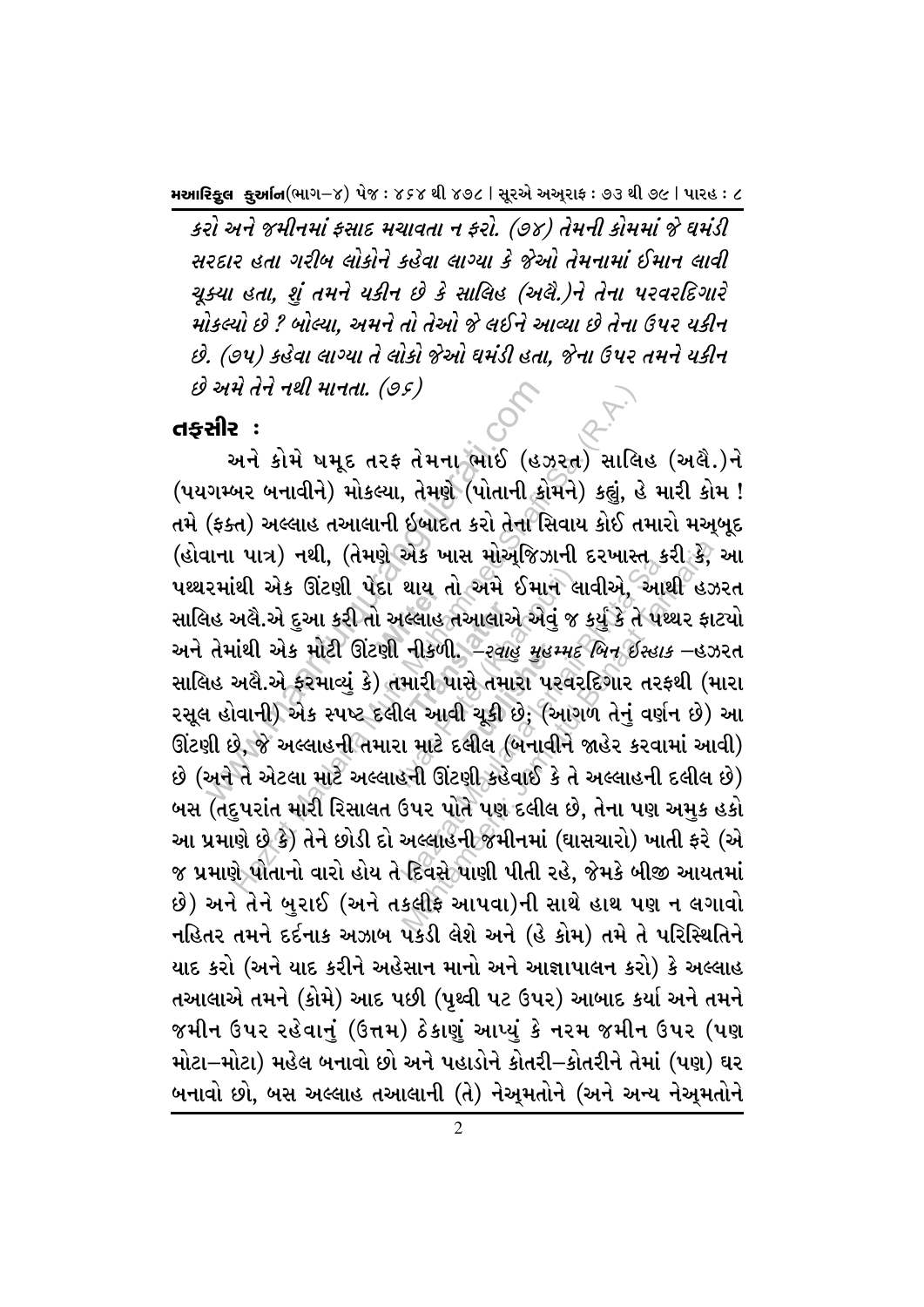પણ) યાદ કરો (અને કફ અને શિર્ક દ્વારા) જમીન ઉપર ફસાદ ન ફેલાવો (અને ઈમાન લઈ આવો, પરં<u>ત</u> આ પ્રકારની વિનંતીથી અમુક ગરીબ લોકો ઈમાન લાવ્યા હતા તે અને તેમના માલદારોમાં પરસ્પર એવી વાતચીત થઈ, એટલે કે) તેમની કોમમાં જેઓ ઘમંડી સરદારો હતા તેમણે ગરીબ લોકોને કે જેઓ તેમનામાંથી ઈમાન લઈ આવ્યા હતા, પૂછ્યું કે શું તમને એ વાતનું યકીન છે કે સાલિહ (અલૈ.) પોતાના પરવરદિગાર તરફથી (પયગમ્બર બનાવીને) મોકલવામાં આવ્યા છે ? તેમણે (જવાબમાં) કહ્યું કે, બેશક ! અમે તો એ (હકમ) ઉપર સંપૂર્ણ યકીન રાખીએ છીએ જે તેમને આપીને મોકલવામાં આવ્યા છે, તે ઘમંડી લોકો કહેવા લાગ્યા કે તમે જે વસ્તુઓ ઉપર યકીને લાવ્યા છો અમે તો તેના र्छन्दारी छीसे.

#### વિસ્તુત તફસીર :

આ આયતોમાં હઝરત સાલિહ (અલે.) અને તેમની કૌમ પેમૂદની હાલતનું વર્ણન છે જેમકે, આ અગાઉ કૌમે નૂહ (અલે.) અને કૌમે હૂદ (અલે.)નું વર્ણન આવી ચૂક્યું છે અને સૂરએ અઅૂરાફના અંત સુધી પણ પાછલા અંબિયા (અલૈ.) અને તેમની કૌમોનો અહેવાલ તથા અંબિયા (અલૈ.)ની હક્કની દા'વત ઉપર તેમની ક્રોમના કુફ અને ઈન્કારના ખરાબ પરિણામનું વર્ણન છે.

كِوَالِي ثَمُوُدَ اَخَاهُمُ صٰلِحًا لِلْمُحِينَ لِلْمُحِينَ لِلْهِ الْكَلِيِّ ثُمُوُدَ اَخَاهُمْ صِلْح તેમાંથી પ્રથમ કૌમે આદના ઉલ્લેખમાં વર્ણન થઈ ચૂક્યં છે કે, આદ અને ષમુદ એક જે દાદાની અવલાદમાં બે વ્યક્તિઓના નામો છે, તેમની અવલાદ પણ તેમના નામથી જે ઓળખાઈ અને બે કૌમો બની ગઈ. એક કૌમ ''કૌમે આદ'' અને બીજી∂કોમ ''કૌમે ષમુદ'' કહેવાય છે. તેઓ અરબના ઉત્તર−પશ્ચિમમાં વસતા હતો અને તેમના મોટા શહેરનું નામ હિજૂર હતું, જેને આજે મોટે ભાગે ''મદાઈને સાલિહ'' (અલૈ.)ના નામે ઓળખવામાં આવે છે. કૌમે આદની જેમ કૌમે ષમૂદ પણ માલદાર, શક્તિશાળી અને બહાદૂર કૌમ હતી તથા પથ્થરની શિલ્પકળામાં અને સ્થાપત્યકળામાં નિષ્ણાત હતી. ખલ્લી જમીન ઉપર મોટા–મોટા મહેલો બનાવતા હતા, તદુપરાંત પહાડોને કોતરી–કોતરીને તેમાંથી અનેક પ્રકારની ઇમારતો બનાવતા હતા. ''અરજુલ કુર્આન''માં મવલાના સય્યદ સલયમાન સાહેબે લખ્યં છે કે, તેમના સ્થાપત્યના અવશેષો દનિયામાં આજે પણ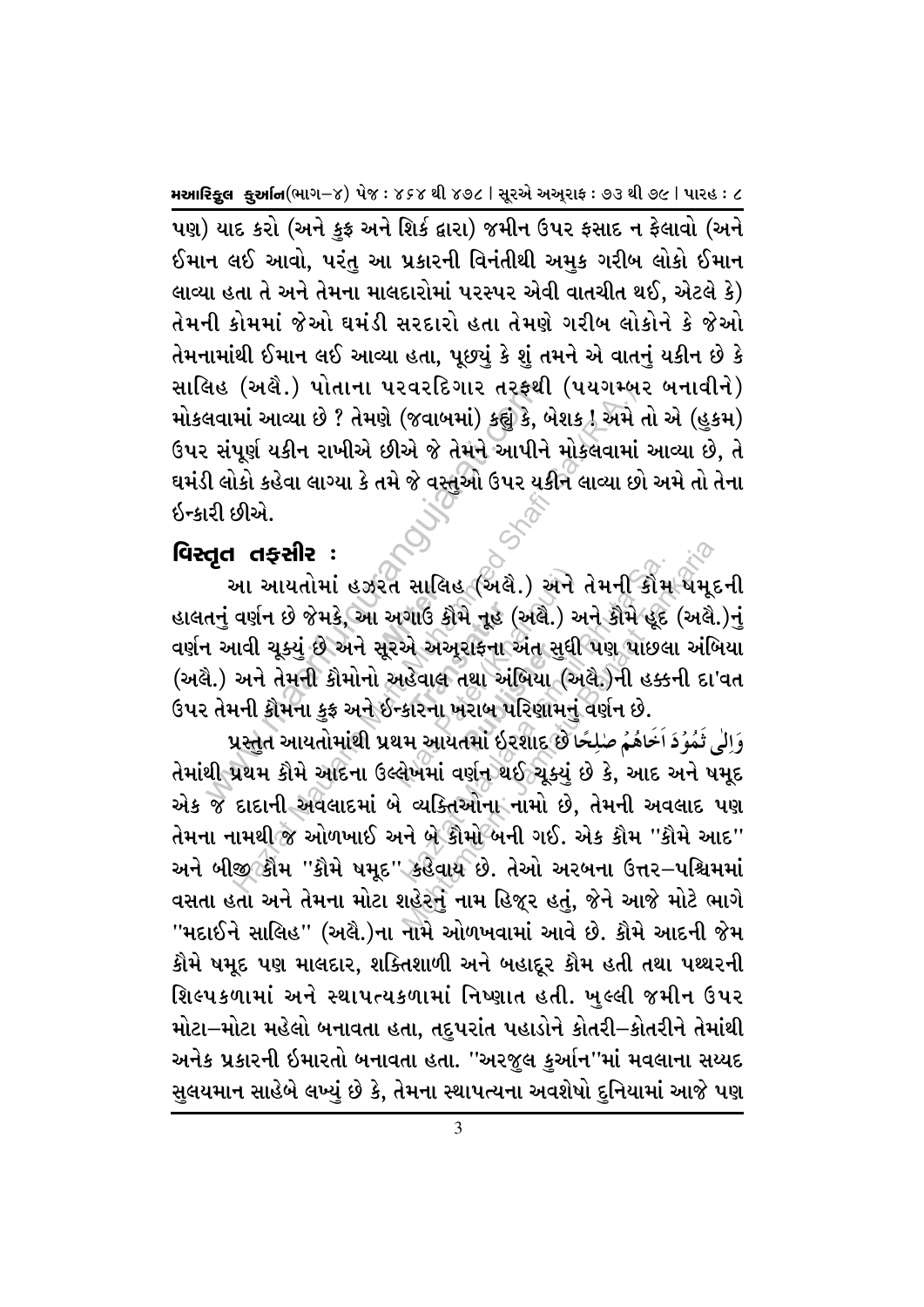જોવા મળે છે, તેના ઉપર ''ઇરમિ'' અને ''ષમુદી'' લિપીમાં લખાણો કોતરેલા જોવા મળે છે.

દનિયાની દોલત અને અય્યાશીઓનં પરિણામ મોટે ભાગે એ જ આવતં હોય છે કે. એવા લોકો અલ્લાહ અને આખિરતથી ગાફેલ થઈને ખોટા માર્ગો ઉપર ખોટા રવાડે ચઢી જાય છે. કૌમે ષમદની પણ એવી જ હાલત થઈ.

અલબત્ત, તેમનાથી અગાઉની કૌમ કૌમે નૂહ (અલૈ.)ના અઝાબના કિસ્સાનું વર્ણન હજુ સુધી દુનિયામાં ચર્ચાતું હતું અને તે ઉપરાંત તેમના ભાઈ એવી કૌમે આદના સર્વનાશના કિસ્સાઓ તો તાજા જ હતા, પરંતુ દોલત અને શક્તિના નશાની મદ્હોશીની ખાસિયત એ જ હોય છે કે, હજુ એક વ્યક્તિનો પાયો જમીનદોસ્ત થાય છે કે બીજો તેની માટીના ઢગલા ઉપર પોતાની ઇમારત ઊભી કરી લે છે અને પ્રથમ ઘટી ચૂકેલી ઘટનાને ભૂલી જાય છે. કૌમે આદની તબાહી અને સર્વનાશ પછી કૌમે ષમૂદ તેમના મકાનો અને જમીનોના વારસદાર બની ગયા અને તે જ સ્થળો ઉપર પોતાની અય્યાશીઓના મહેલો તા'મીર કર્યા, જેમાં તેમના ભાઈ હલાક થઈ ચૂક્યા હતા અને ઠીક તે જ અમલો અને પ્રવૃત્તિઓ શરૂ કરી દીધી જે કૌમે આદે કરી હતી કે અલ્લાહ અને આખિરતથી ગાફેલ થઈને શિર્ક અને મૂર્તિપૂજામાં લાગી ગયા. અલ્લાહ તઆલાએ પોતાની સુન્નતુલ્લાહ (અલ્લાહની ટેવના સાંતત્ય) પ્રમાણે તેમની હિંદાયત માટે હઝરત સાલિહ (અલે.)ને રસૂલ બનાવીને મોકલ્યા. સાલિહ (અલે.) વંશ અને વતનના આધારે કૌમે ષમૂદના જ એક વ્યક્તિ હતા, કારણ કેત્તેઓ પણ ''સામ''ની અવલાદમાંથી જ હતા. આથી કુર્આને કરીમમાં તેમને કૌમે ષમૂદના ભાઈ કહ્યા છે. اخَاهُمُ صَالِحًا હઝરત સાલિહ (અલૈ.)એ પોતાની કૌમને જે આમંત્રણ આપ્યું તે એ જ આમંત્રણ છે જે હઝરત આદમથી લઈને બધા જ અંબિયા (અલૈ.) આપતા ચાલ્યા આવે છે. وَلَقَدُ بَعَثُنَا فِي كُلِّ أُمَّةٍ رَسُوُلًا أَن اعْبُدُوا اللَّهَ وَاجْتَنِبُوا الطَّاغُوُتَ ﴾ अभडे कुर्आनमां छे એટલે કે, ''અમે દરેક ઉમ્મતમાં એક રસૂલ મોકલ્યા કે તે એ માર્ગદર્શન આપે કે અલ્લાહની ઇબાદત કરો અને મૂર્તિપૂજાથી બચો.'' દરેક અગાઉ થઈ ચૂકેલા અંબિયા અલયહિમુસ્સલામની જેમ જ હઝરત સાલિહ (અલૈ.)એ પણ પોતાની કૌમને એ જ કહ્યું કે, અલ્લાહ તઆલાને પોતાનો પાલનહાર, સર્જનહાર અને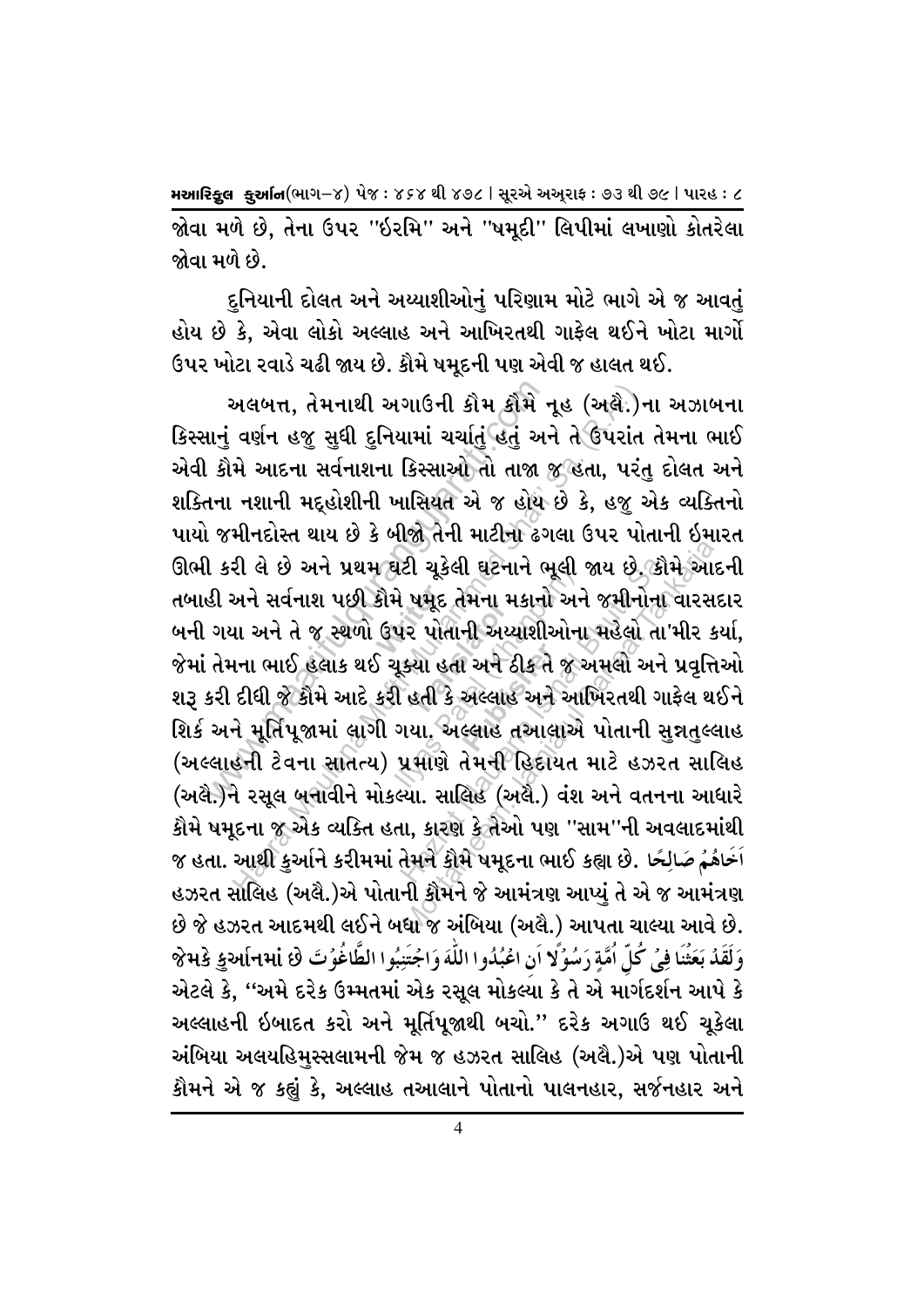માલિક સમજો, તેના સિવાય કોઈ મઅ્બૂદ બનાવવાના પાત્ર નથી. ફરમાવ્યું, يقَوُمِ اعْبُدُوا اللَّهَ مَا لَكُمْ مِّنْ اِلْهِ غَيْرُهُ

એની સાથે આ પણ ફરમાવ્યું, الْكُمُ بَيِّنَةٌ مِّنُ رَّبِّكُمُ ءَ ,એની સાથે આ પણ ફરમાવ્યું, اللَّهُ بَيَّنَةٌ مِّنُ તો તમારા પરવરદિગાર પાસેથી ખલ્લી નિશાની તમારી પાસે આવી પહોંચી છે. તે નિશાનીનો અર્થ એક આશ્ચર્યજનક ઊંટણી છે જેનું વર્ણન આ આયતમાં પણ છે અને કર્આનની વિવિધ સુરતોમાં તેની વધારે વિગત પ્રસ્તત છે. તે ઊંટણીની ઘટના એ હતી કે, હઝરત સાલિહ (અલૈ.)એ પોતાની યુવાનીના કાળમાં પોતાની કૌમને તવહીદનું આમંત્રણ આપવાનું શરૂ કર્યું અને બરાબર તેમાં જ મંડી પડ્યા, એટલે સુધી કે વૃદ્ધાવસ્થાની નિશાનીઓ શરૂ થઈ ગઈ. હઝરત સાલિહ (અલૈ.)ના વારંવાર આગ્રહ કરવાથી તંગ આવીને તેમની ક્રૌમે એ ઠરાવ્યું કે, તેમની પાસે કોઈ એવી માંગણી કરો જેને તેઓ પુરી ન કરી શકે અને આપણે તેમનો વિરોધ કરવામાં સ્વતંત્ર થઈ જઈએ. માંગણી એ કરી કે, જો તમે વાસ્તવમાં અલ્લાહના રસૂલ છો તો અમારા ફલાણા પહાડ કે જેનું નામ ''કાતિબહ'' હતું, તેની અંદરથી એક એવી ઊંટણી કાઢી આપો જે દશ મહિનાનો ગર્ભ ધારણ કરેલ સ્થિતિમાં હોય અને મજબુત તથા તિંદરસ્ત પણ હોય.

હઝરત સાલિહ (અલે.)એ પ્રથમ તેમની પાસેથી વચન લીધું કે, જો હું તમારી આ માંગણી પૂરી કરી આપું તો તમે બધા મારા ઉપર અને મારા આમંત્રણ ઉપર ઈમાન લાવજો. જ્યારે બધાએ કરાર કરી લીધો ત્યારે હઝરત સાલિહ (અલે.)એ બે રકા'ત નમાઝ પઢીને અલ્લાહ તઆલાથી દુઆ કરી કે, ''હે પરવરદિગાર <sup>(ઉ</sup>તારા માટે તો કોઈ કામ મુશ્કેલ નથી તું તેમની માંગણી સંતોષી દે." દુઆ કરતાંની સાથે જ પહાડની અંદર ધુજારી ઉત્પન્ન થઈ અને તેની એક મોટી શીલા ફાટી અને તેમાંથી એક ઊંટણી એ જ પ્રમાણે નીકળી આવી જેની માંગણી કરવામાં આવી હતી.

હઝરત સાલિહ (અલૈ.)નો આ ખુલ્લો અને આશ્ચર્યજનક મોઅુજિઝો જોઈને તેમનામાંથી ઘણા લોકો તો મુસલમાન થઈ ગયા અને બાકીની સમગ્ર કૌમે પણ ઇરાદો કરી લીધો કે ઈમાન લઈ આવે, પરંત કૌમના અમક સરદારો જેઓ મૂર્તિઓના ખાસ પૂજારીઓ અને મૂર્તિપૂજાના ઇમામો હતા તેમણે તેમને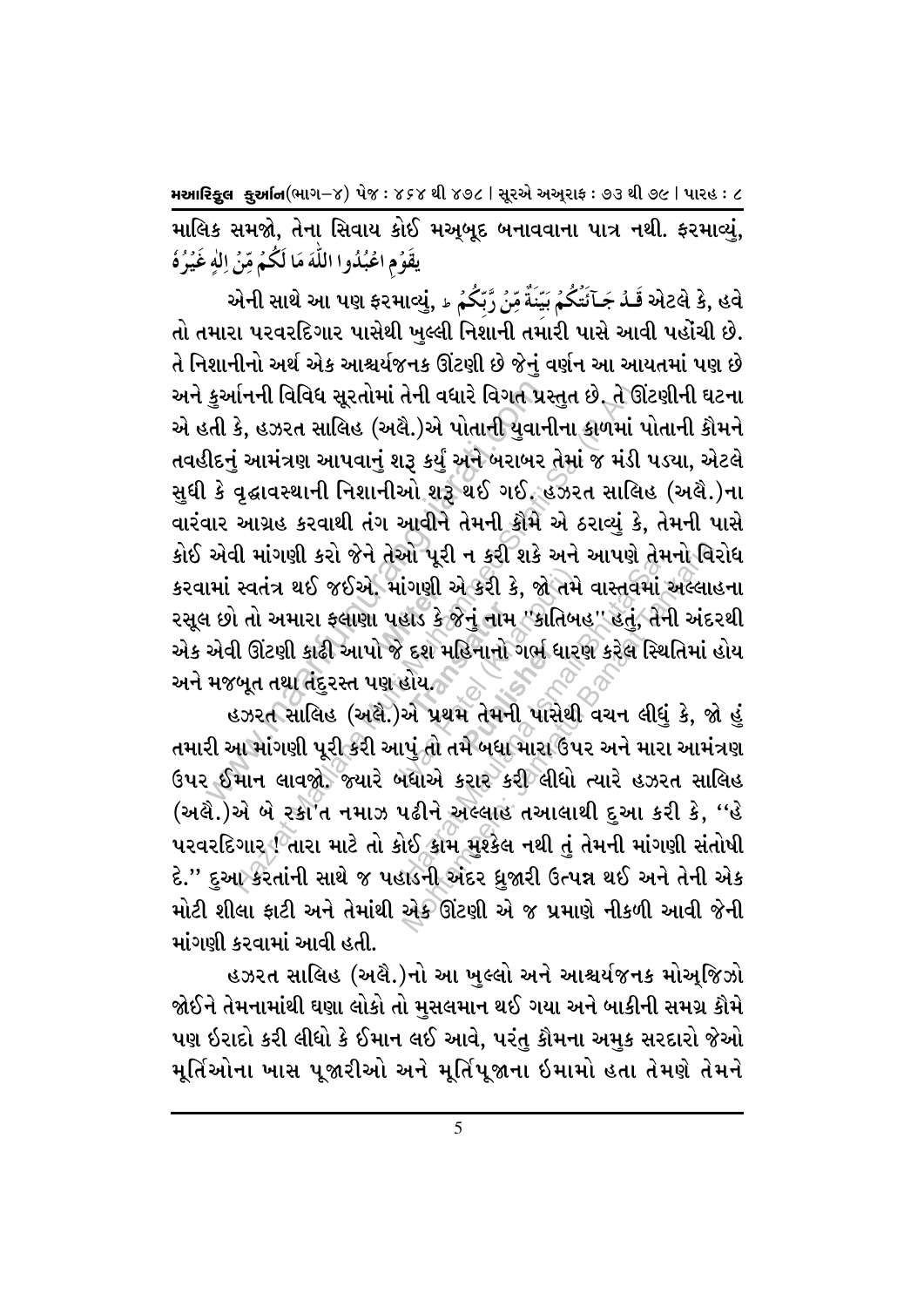બહેકાવીને ઇસ્લામ સ્વીકાર કરવાથી અટકાવી દીધા. હઝરત સાલિહ (અલૈ.)એ જ્યારે જોયં કે કૌમે કરારભંગ કર્યો છે તો તેમને ભય લાગ્યો કે હવે તેમના ઉપર કોઈ અઝાબ આવી પડશે. આ ભયે તેમણે પોતાના પયગમ્બર હોવાના કારણે લાગણી અને તેમના પ્રત્યેના હેતના લીધે તેમને નસીહત કરી કે, આ ઊંટણીની હિફાઝત કરજો, તેને કોઈ તકલીફ નહીં પહોંચાડો તો કદાચ તમે અઝાબથી સરક્ષિત રહેશો નહિતર તાત્કાલિક તમારા ઉપર અઝાબ આવી પડશે. આ જ هْـٰذِهٖ نَاقَةُ اللَّهِ لَكُمۡ آيَةً فَذَرُوۡهَا ۚ ,9﴾ [اللهِ علاجه] વિષય પ્રસ્તુત આયતના આ વાક્યમાં ૨જૂ થયો અટલે કે, ''આ تَأْكُلُّ فِيَ اَرْضِ اللَّكِّةِ وَلَا تَـمَسُّـوُهَا بِسُوِّءٍ فَيَأْخُذَكُمْ عَذَابٌ اَلِيُمْ અલ્લાહની ઊંટણી છે જે તમારા માટે દલીલ છે. બસ, તેને છોડી દો, તે અલ્લાહની જમીનમાં ખાતી (ચરતી) ફરે, તેને બુરાઈની સાથે હાથ ન લગાવો, નહિતર તમને દર્દનાક અઝાબ પકડી લેશે." એટલા માટે કહેવામાં આવ્યું કે, અલ્લાહ તઆલાની સંપૂર્ણ કુદરતની નિશાની હઝરત સાલિહ (અલે.)ના મોઅજિઝા સ્વરૂપે આશ્ચર્યજનક રીતે ઉપસ્થિત થઈ હતી. اللَّهِ મોઅજિઝા સ્વરૂપે આશ્ચર્યજનક રીતે ઉપસ્થિત થઈ હતી. એ તરફ ઇશારો છે કે, આ ઊંટણીના ખાવા–પીવામાં તમારી મિલકત અને તમારા ઘરમાંથી કંઈ જ ખર્ચ થતો નથી, જમીન અલ્લાહની છે, તેમાં ઉત્પન્ન થનાર વનસ્પતિ અને ઘાસચારો વગેરે પેદા કરનાર તે જ અલ્લાહ છે, તેની ઊંટણીને તેની જમીનમાં સ્વતંત્ર છોડી દો કે સાર્વજનિક ગૌચરમાં ચરતી રહે.

્કૌમે ષમૂદ જે કુવાઓમાંથી પાણી પીતા અને પીવડાવતા હતા, તેમાંથી જ આ ઊંટણી પણ પાણી પીતી હતી, પરંત આ આશ્ચર્યજનક સર્જન એવી ઊંટણી જ્યારે પાણી પીતી તો આખા કૂવાનું પાણી પી જતી હતી. હઝરત સાલિહ (અલે.)એ અલ્લાહ તઆલાના હુકમથી એ ફેંસલો કર્યો હતો કે, એક દિવસે આ ઊંટણી પાણી પીશે અને બીજા દિવસે કૌમના બધા લોકો પાણી લેશે અને જે દિવસે આ ઊંટણી પાણી પીશે તો બીજાઓને પાણીના બદલે આ ઊંટણીનું દૂધ એટલા જ પ્રમાણમાં મળી જતું હતું કે તે પોતાના બધા વાસણો તેનાથી ભરી લેતા હતા. કુર્આને કરીમમાં બીજે ઠેકાણે તેની વહેંચણીનું વર્ણન આ રીતે આવ્યું છે, لَهِ . وَلَهَ وَلا عَامَهِ (48 : 92) وَنَبِّئُهُمُ اَنَّ الْمَآءَ قِسُمَةٌ ۚ بَيۡـَـفَهُمۡ كُلُّ شِرۡبٍ مُّحۡتَضَرٌ સાલિહ (અલૈ.) પોતાની કૌમને બતાવી આપે કે, કૂવાના પાણીની તેમની અને અલ્લાહની ઊંટણી વચ્ચે વહેંચણી થશે. એક દિવસ ઊંટણીનો અને બીજો દિવસ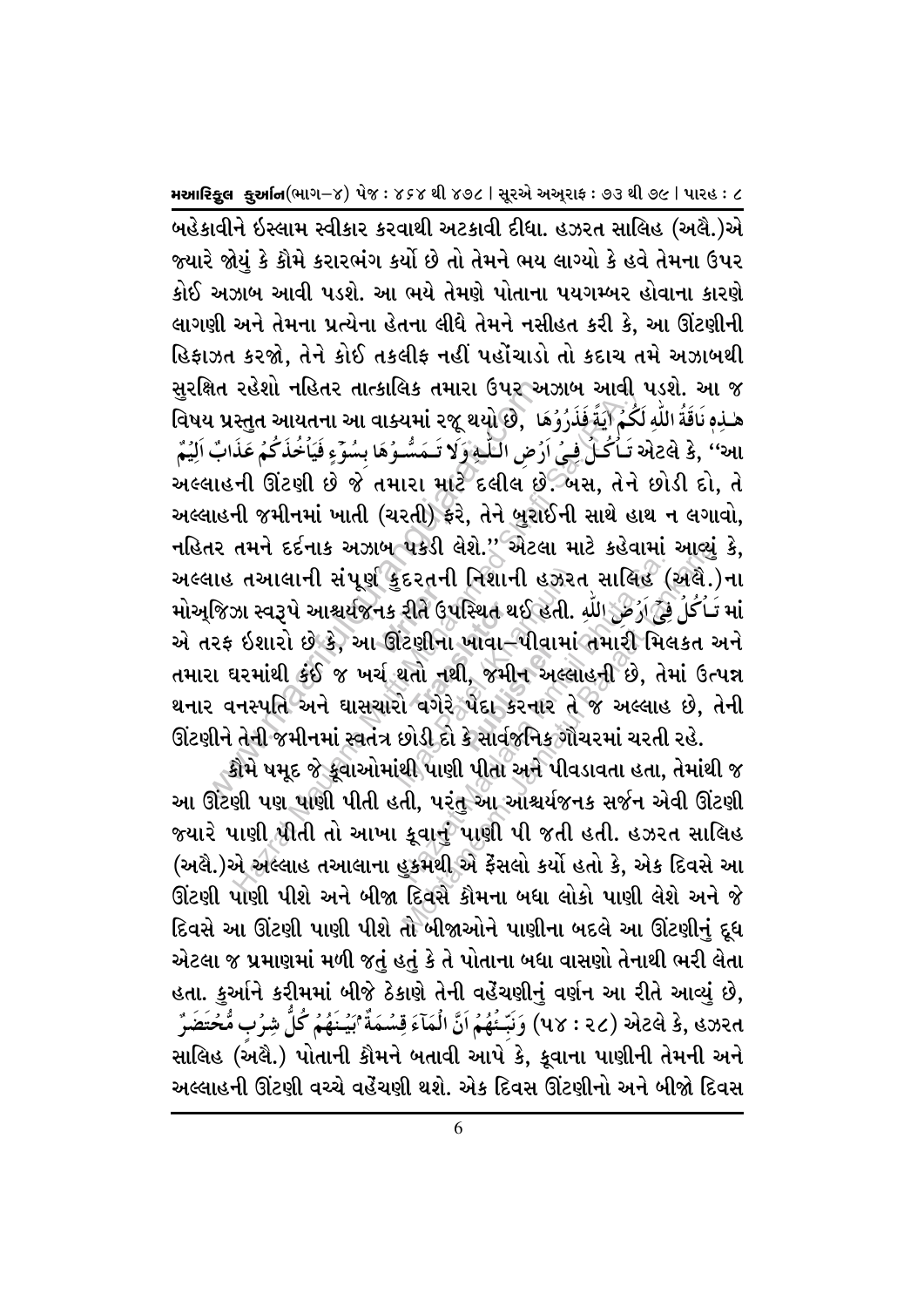સમગ્ર કૌમનો અને આ વહેંચણી ઉપર અલ્લાહ તઆલા તરકથી કરિશ્તાઓની દેખરેખ રહેશે કે. કોઈ તેનો ભંગ ન કરી શકે અને એક બીજી આયતમાં هْــذِهٖ نَــاقَةٌ لَّهَــا شِــرُبٌ وَّلَـكُــمُ شِـرُبُ يَـوُمٍ مَّـعُـلُـوُمٍ ,\$ ફરમાવવામાં આવ્યું છે કે, (૨૬:૧૫૫) એટલે કે, ''આ અલ્લાહ તઆલાની ઊંટણી છે, એક દિવસે પાણીનો અધિકાર તેનો અને બીજા દિવસે પાણી તમારા માટે નક્કી થયેલ છે."

બીજી આયતમાં આ વાયદો ભૂલાવી બેઠેલી બળવાખોર કૌમની ભલાઈ ઇચ્છીને તેમને અલ્લાહના અઝાબથી બચાવવા માટે ફરી તેમને અલ્લાહ તઆલાના ઇનામો અને અહેસાનો યાદ અપાવ્યા કે, હજુ પણ આ લોકો પોતાની وَاذُكُرُوْٓا اِذۡ جَعَلَكُمۡ خُلَفُكَٓءَمِّنۡ ٱبۡعَدِ , હુષ્ટતાથી અટકી જાય. એટલા માટે ફરમાવ્યું, گ dَ ali عَـادٍ وَّبَوَّاكُمُ فِي الْأَرُضِ ثَقَّخِذُوُنَ مِنْ شَهْوُلِهَا قُصُوْرًا وَّتَنْحِتُونَ الْجبَالَ بُيُوتًا ج ર્બહેવચન છે, જેનો અર્થ ''નાયૂબ'' (ખલીફહ)નું બહેવચન છે, જેનો અર્થ ''નાયૂબ'' અથવા તો ''પ્રતિનિધિ'' (Viceregent) થાય છે અને فَصُـر (કસૂર) એ صَوْمَة (કસૂર)નું બહુવચન છે. ઊંચી આલીશાન ઇમારત અને મહેલને "કસૂર" કહેવામાં આવે છે. تُنْحِتُوُنَ (તનહિતૂન) એ نَحْت (નહુત)થી બનેલ શબ્દ છે, જેનો અર્થ છે ''પથ્થરને કોતરવો'' અથવા ''શિલ્પકળા'' અને <u>ડંક (જ</u>િબાલ) એ ડું—ે (જબલ)નું બહુવચન છે, જેનો અર્થ "પહાડ" થાય છે. اَيُسْتَ (બુયૂતા) એ (બયૂત)નું બહુવચન છે, જે ઘરના ઓરડાઓ માટે બોલવામાં આવે છે. ભાવાર્થ એ છે કે, ''અલ્લાહ તઆલાની તે નેઅમતને યાદ કરો કે તેણે કૌમે આદનો નાશ કરીને તેના સ્થળે તમને વસાવ્યા, તેમની જમીનો અને મકાનો તમારા કબ્જામાં આપી દીધા અને તમને એવી કળા શિખવાડી કે, ખુલ્લી જમીનોમાં મોટા–મોટા મહેલો બનાવી લો છો અને પહાડોને કોતરીને તેમાં ઓરડાઓ અને મકાનો فَاذُكُرُوۡٓا اٰلَآءَ اللّٰهِ وَلَا تَعۡثَوُا فِي اُلۡاَرُضِ مُفۡسِدِّيۡنَ اللّٰهُ اللّٰهُ اللّٰهُ وَلَا تَعۡثَوُا فِي اُلۡاَرُض مُفۡسِدِّيۡنَ اللّٰهُ اللّٰهُ وَلَا تَعۡثَوُا فِي اُلۡاَرُض مُفۡسِدِّيۡنَ اللّٰهُ اللّٰهُ ال ફરમાવ્યું, એટલે કે ''અલ્લાહ તઆલાની નેઅુમતોને યાદ કરો અને તેનું અહેસાન માનો, તેનું આજ્ઞાપાલન કરો અને જમીનમાં ફસાદ ન ફેલાવતા ફરો."

#### હુકમો અને મસ્અલાઓ :

પ્રસ્તુત આયતોથી અમુક પાયાના સૈદ્ઘાંતિક અને પેટા મસ્અલાઓની જાણ થાય છે.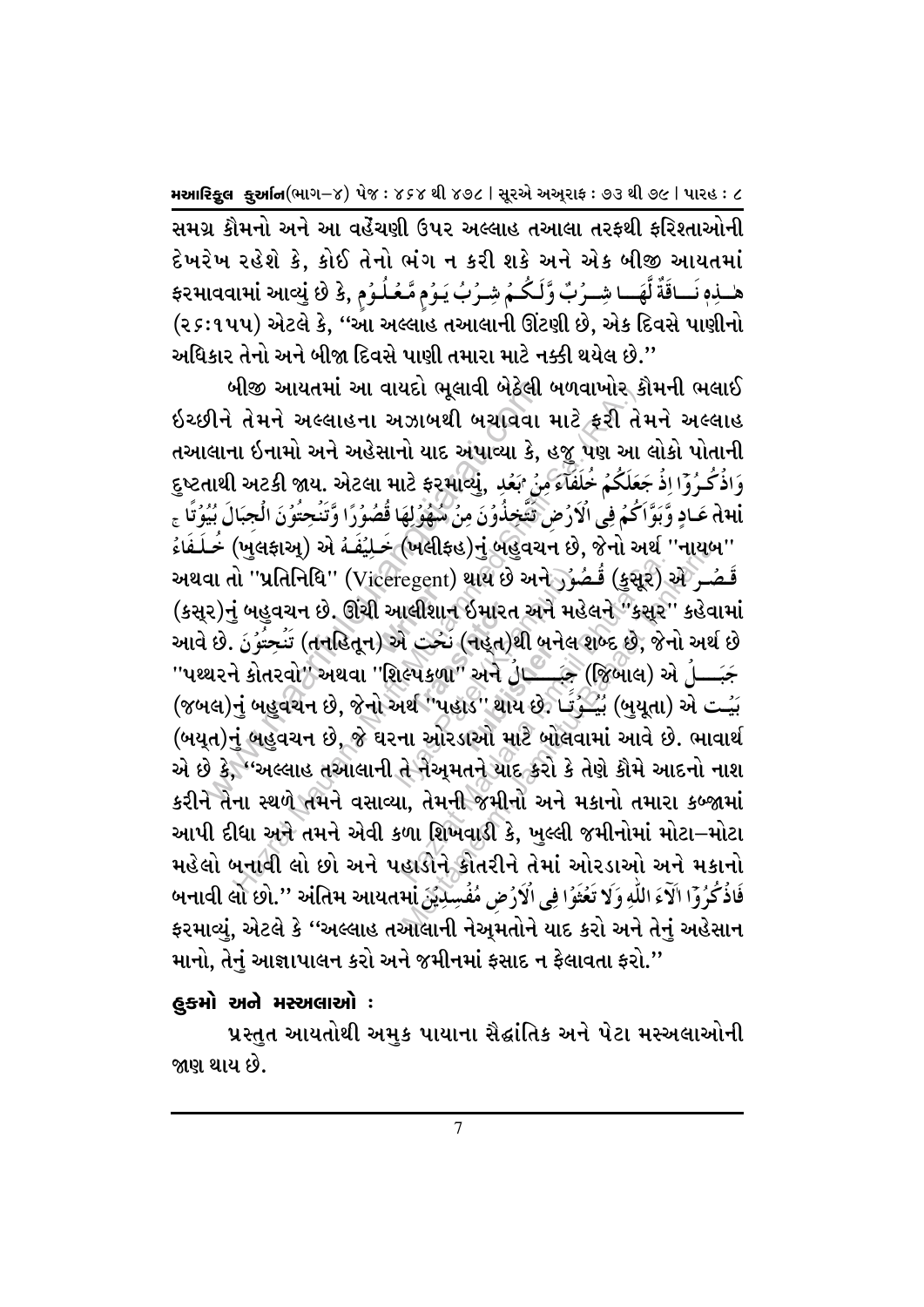(૧) પાયાના સૈદ્ધાંતિક અકીદાઓમાં બધા જ અંબિયા (અલૈ.) સહમત છે અને તેમની શરીઅતો એકમતે છે, બધા જ અંબિયા (અલૈ.) તવહીદના આમંત્રણ સાથે અલ્લાહની ઇબાદત કરવાનં આહવાન કરે છે અને તેનો વિરોધ કરવાથી દનિયા અને આખિરતના અઝાબથી ડરાવે છે.

(૨) બધી જ પાછલી ઉમ્મતોમાં એવું થતું રહ્યું છે કે, કૌમોનો મોટા–મોટા દોલતમંદ ઇજ્જતદાર લોકોએ તેમની દા'વતનો અસ્વીકાર કર્યો અને તેના પરિણામે તેઓ દનિયામાં પણ હલાક અને બરબાદ થઈ ગયા અને આખિરતમાં પણ અઝાબના હકદાર બન્યા.

(૩) તફસીરે કુર્તુબીમાં છે કે, આ આયતથી જાણ થઈ કે અલ્લાહ તઆલાની નેઅમતો દુનિયામાં કાફિરો ઉપર પણ ઊતરે છે, જેમકે કૌમે આદ અને ષમૂદ ઉપર અલ્લાહ તઆલાએ દોલત અને શક્તિના દરવાજા ખોલી આપ્યા હતા. $^\circ$ 

(૪) તફસીરે કર્તબીમાં છે કે, આ આયતથી જાણ થઈ કે મોટા–મોટા મહેલો અને આલીશાન મકાનોનું બાંધકામ પણ અલ્લાહ તઆલાની નેઅમત છે અને તેને  $0.41$ ddl  $0.85$ ઝ $10.4$ 

એ બીજી બાબત છે કે, અંબિયા અને અવલિયાઅ અલ્લાહે તેને એટલા માટે પસંદ નથી કર્યં કે, આવી વસ્તઓ મનષ્યને ગફલતમાં નાંખી દેનારી હોય છે. રસૂલે કરીમ ﷺ દારા જે ઊંચી–ઊંચી ઇમારતો વિશે ફરમાનો નકલ થયા છે તે આ જ હેતસર છે. *ા* 

ત્રીજી અને ચોથી આયતમાં તે વાતચીત અને સંવાદનું વર્ણન કરવામાં આવ્યું છે જે કૌમે ષમૂદના બે જૂથો વચ્ચે થયો. એક તે જૂથ જે હઝરત સાલિહ (અલે.) ઉપર ઈમાન લઈ આવ્યં હતું અને બીજં ઇન્કારીઓ અને કાફિરોનં જુથ. قَالَ الْمَلَا الَّذِيۡنَ اسۡتَكۡبَرُوۡ مِنۡ قَوۡمِهٖ لِلَّذِيۡنَ اسۡتَضۡعِفُوۡا لِمَنۡ اٰمَنَ مِنۡهُمۡ ٤٤١١٤ كَا એટલે કે, ''કહ્યં કૌમે સાલિહ (અલૈ.)માંથી તે લોકોએ જેમણે અભિમાન કર્યં, તે લોકોને કે જેઓ હલકા અને અશક્ત સમજવામાં આવતા હતા, એટલે કે જેઓ ઈમાન લઈ આવ્યા હતા.''

ઇમામ રાઝી (રહ.)એ તફસીરે કબીરમાં ફરમાવ્યં છે કે, આ સ્થળે તે બે જૂથોની બે ખાસિયતો કુર્આને કરીને બતાવી પરંતુ કાફિરોની ખાસિયત 'ડ્રે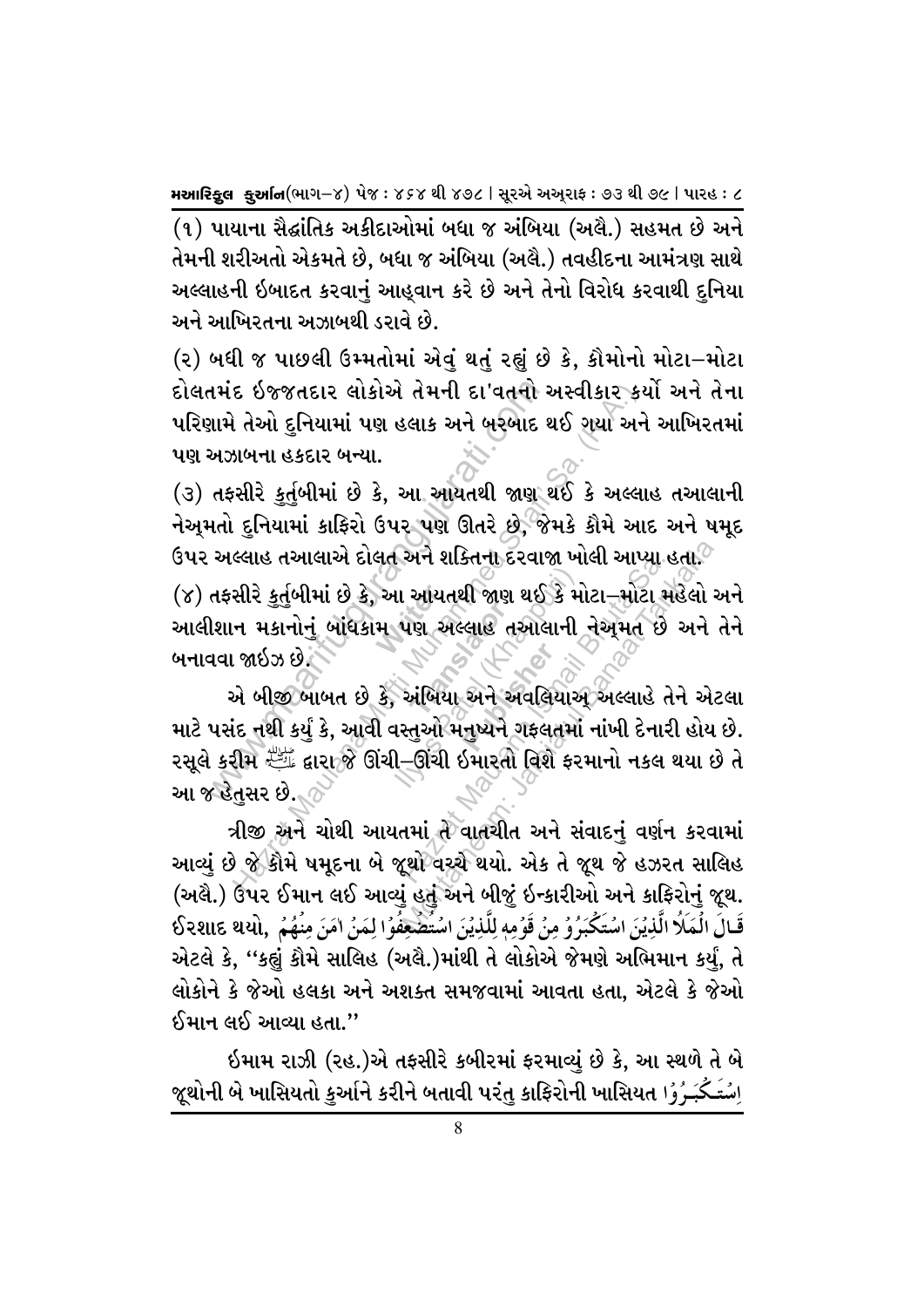(ઇસ્તકબર)નો કર્તરી પ્રયોગ વાપરીને બતાવી અને મો'મિનોની ખાસિયત (ઉસ્તુદઇફ્) કર્મણી પ્રયોગથી બતાવી. એમાં ઇશારો જોવા મળે છે કે, કાફિરોની એ હાલત કે તેઓ તકબ્બર કરતા હતા એ પોતે તેમની પોતાની મરજીથી કરેલી પ્રવૃત્તિ હતી, જે પકડ કરવા યોગ્ય અને નિંદનીય હતી. પરિણામે તે અઝાબનં કારણ બની અને મો'મિનોની જે ખાસિયત આ લોકો વર્ણન કરતા હતા કે તેઓ તુચ્છ અને અશક્ત છે પરંતુ એ કાફિરોનું કહેવું છે, પોતે મો'મિનોની વાસ્તવિક પરિસ્થિતિ અને ખાસિયત એવી નથી કે તેમની હાલત ઉપર કોઈ નિંદા કરી શકાય, બલકે નિંદા તે લોકો ઉપર થાય છે કે જેઓ વિના કારણે તેમણે હલકા અને કમજોર કહે તથા સમજે છે. આગળ તે સંવાદ જે તે બે જૂથો વચ્ચે થયો, એ છે કે, "કાફિરોએ મો'મિનોને કહ્યું કે શું તમે વાસ્તવિકતા જાણો છો કે હઝરત સાલિહ (અલે.) પોતાના પરવરદિગાર તરફથી મોકલવામાં આવેલા રસૂલ છે ?"

મો'મિનોએ જવાબ આપ્યો કે, ''જે હિદાયતો અલ્લાહ તઆલા તરફથી તેમને આપીને મોકલવામાં આવ્યા છે અમે બધા તેના ઉપર ચકીન અને ઈમાન રાખીએ છીએ."

તફસીરે કશ્શાકમાં છે કે, કોમે પમૂદના મો'મિનોએ કેવો ઉચ્ચ કક્ષાનો જવાબ આપ્યો છે કે, તમે જે ચર્ચામાં પડ્યા છો કે તેઓ રસૂલ છે અથવા નહીં ? એ વાત તો ચર્ચાનો મુદ્દો જ નથી બલકે? એ તો ચોક્કસ અને અત્યંત વિશ્વાસપૂર્વક નક્કી બાબત છે અને એ પણ નક્કી છે કે, તેઓ જે કંઈ પણ ફરમાવે છે તે અલ્લાહ તરફથી લાવેલો સંદેશ છે. વાત કંઈ હોઈ શકે છે તો તે એ કે, કોણ તેમના ઉપર ઈમાન લાવે<sub>ર</sub>છે અને કોણ નથી લાવતું ? બસ, અમે તો અલ્હમ્દુલિલ્લાહ તેમની લાવેલી બધી હિંદાયતો ઉપર ઈમાન રાખીએ છીએ.

પરંતુ તેમના આ ઉચ્ચ કક્ષોના જવાબ ઉપર પણ કૌમે તે જ બળવાખોર વલણ અપનાવ્યું કે, ''જે વસ્તુ ઉપર તમે ઈમાન લાવો છો અમે તો તેના ઇન્કારી છીએ." દુનિયાની મહોબ્બત, દોલત તથા શક્તિના નશાથી અલ્લાહ તઆલા સુરક્ષિત રાખે કે તે મનુષ્યની આંખોનો પડદો બની જાય છે અને માનવી વાસ્તવિક વસ્તઓનો પણ ઇન્કાર કરવા લાગે છે.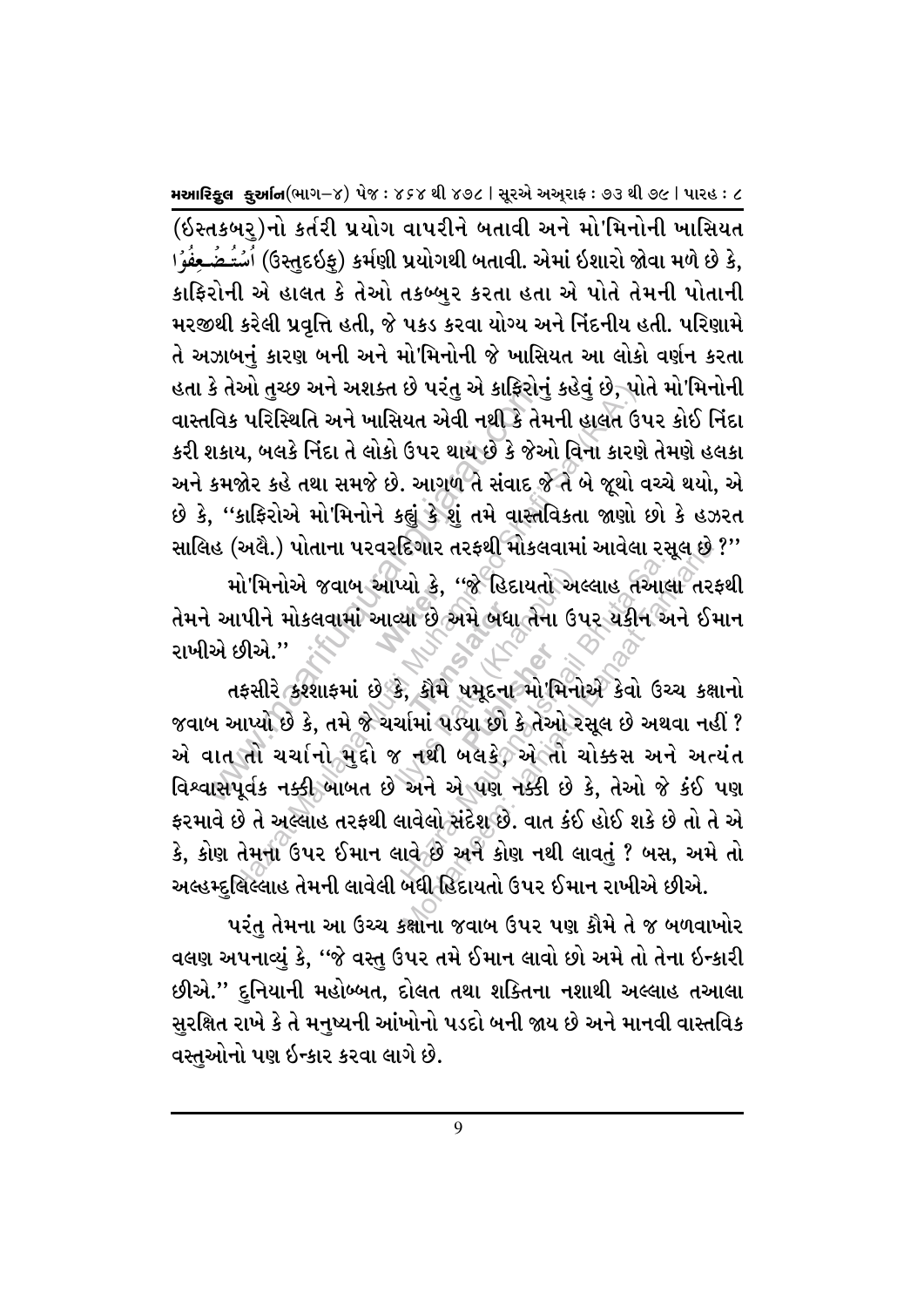#### સૂરએ અઅ્રરાફ : આચત નં. ७७–७૮–७૯

فَعَقَّرُوا النَّاقَةَ وَعَنَوْاعَنْ آمْرِيَهِهِمْ وَقَالُوْا يُصْلِحُ ائْتِنَا بِمَا تَعِيدُنَآ إِن ۣڡۭڹؘٳڷؠؙڔ۠ڛڸؽٙ۞ڡؘڶڂؘڹٛٱؿ۠ۿؙۿٳڶڒٙڿڡؘڎ۠ڣٲڞؠؘڂۛۯٳ؋۬ۮؘٳ*ۑ؋*ۿ۫ڂۭۺۣؽؘ۞ فَتَوَلَّى عَهْمُهُ وَقَالَ لِقَوْمِ لَقَدْ ابْلَغْنُكُمْ بِسَالَةَ يَهْلِّ وَنَصَحْتُ لَكُمْ وَلَٰكِنَّ لَّا |تُحِبُّوۡنَاالنُّصِحِيۡنَ۞  $c^{\mathfrak{D}}$ 

#### તરજૂમો :

પછી તેમણે ઊંટણીને કાપી નાંખી અને પોતાના પરવરદિગારના હકમથી ફરી ગયા અને બોલ્યા, હે સાલિહ (અલે.) ! અમારા ઉપર લઈ આવ જેનાથી તું અમને ડરાવતો હતો જો તું રસૂલ છે. (૭૭) બસ તેમને ધરતીકંપે આવી પકડ્યા, પછી સવારના (સમયે) પોતાના ઘરમાં ઊંધા પડેલા રહી ગયા. (૭૮) પછી સાલિહ (અલે.) તેમનાથી ઊલટા કર્યા અને બોલ્યા, હે મારી કોમ ! હું તમને પોતાના પરવરદિગારનો પયગામ પહોંચાડી ચૂક્યો અને તમારી ભલાઈ ઇચ્છી પરંત તમને ભલં ઇચ્છનારાઓ સાથે મહોબ્બત  $-12l.$  (9 $\epsilon$ )

#### તકસીર :

મતલબ કે (આ કોમના લોકો ને તો સાલિહ અલે. ઉપર ઈમાન લાવ્યા અને ન જ ઊંટણીના હકો અદા કર્યા, બલકે) આ ઊંટણીને (પણ) મારી નાંખી અને પોતાના પરવરદિગારના હુકમ (માનવા)થી (પણ) સરકશી કરી (તે હુકમ તવહીદ અને રિસાલતના અકીદહેનો હતો) અને (ઉપરથી એ ગસ્તાખી કરી કે) કહેવા લાગ્યા કે, હે સાલિહ (અલૈ.) ! જે (અઝાબ)ની તમે અમને ધમકી આપતા હતા તેને મંગાવી લો જો તમે પયગમ્બર છો ! (કારણ કે, પયગમ્બરનું સાચું હોવું જરૂરી છે) બસ, તેમને ધરતીકંપે પકડી લીધા જેથી તેઓ પોતાના ઘરોમાં જ ઊંધા પડીને રહી ગયા, તે સમયે (હઝરત) સાલિહ (અલૈ.) તેમનાથી મોઢું ફેરવી ચાલ્યા અને (અફસોસ સાથે સંબોધન કરીને) કહ્યં કે, હે મારી કોમ ! હં તો તમને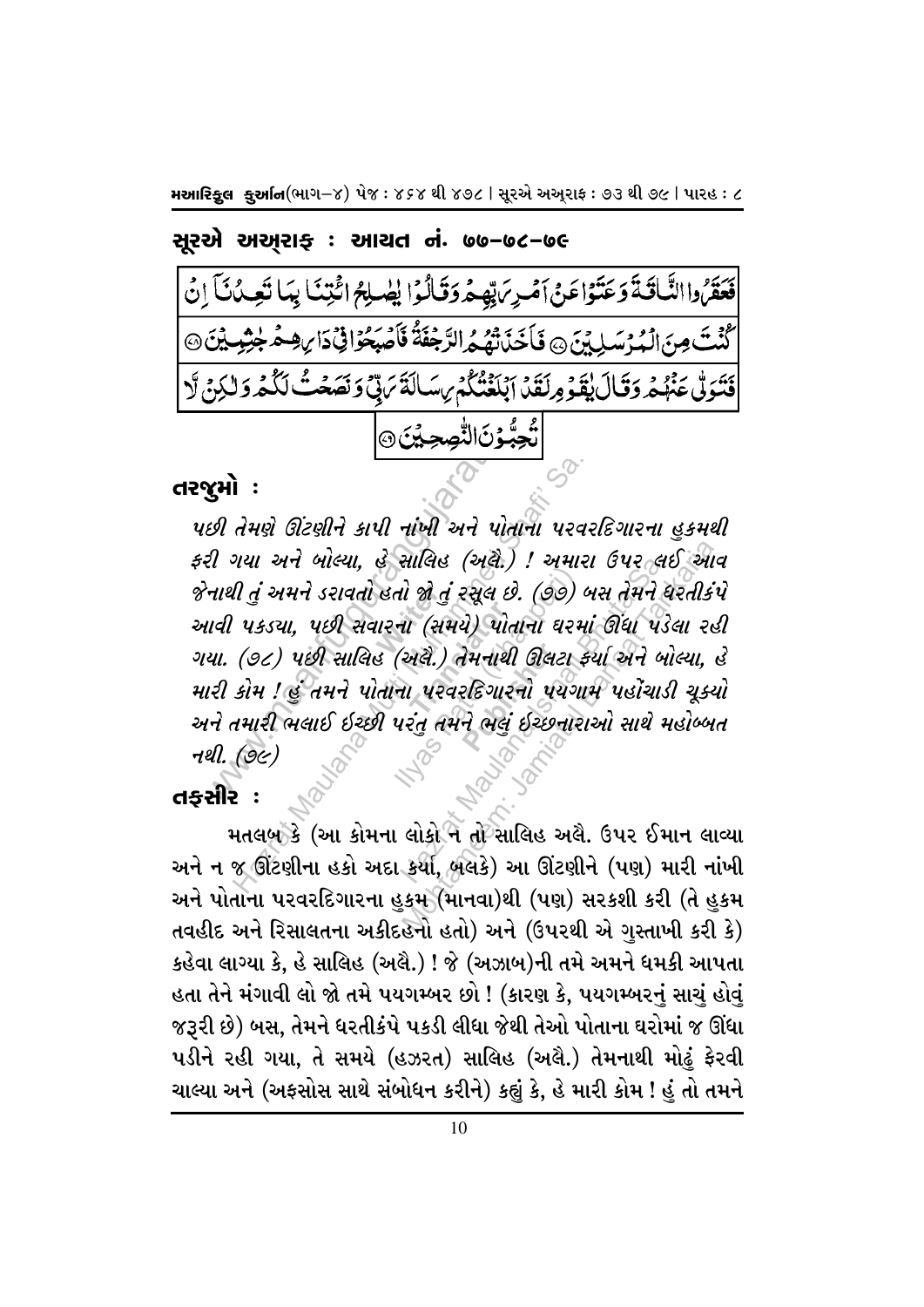પોતાના પરવરદિગારનો હુકમ પહોંચાડી ચૂક્યો હતો (જેના ઉપર અમલ કરવો સફળતાનં કારણ હતં) અને મેં તમારી (ઘણી) ભલાઈ ઇચ્છી (કે કોઈપણ પ્રકારે હમદર્દીથી સમજાવં) પરંત (અફસોસ તો એ છે કે) તમે લોકો (પોતાના) શુભેચ્છકોને પસંદ જ કરતા ન હતા ! (એટલા માટે કહ્યું સાંભળ્યું જ નહીં અને આખરે આ ખરાબ દિવસ જોયો !)

### વિસ્તુત તકસીર :

પાછલી આયતોમાં આવી ચૂક્યું છે કે, હઝરત સાલિહ (અલે.)ની દુઆથી પહાડની એક મોટી શીલા કાટીને તેમાંથી એક આશ્ચર્યજનક ઊંટણી ઉપસ્થિત થઈ હતી. અલ્લાહ તઆલાએ તે ઊંટશીને પણ તે કૌમ માટે અંતિમ કસોટી એ પ્રમાણે બનાવી દીધી હતી કે જે કૂવામાંથી સમગ્ર વસ્તીના લોકો અને તેમના ઢોરો પાણી મેળવ્યા કરતા હતા, આ ઊંટણી તે કૂવાનું બધું પાણી પી જતી હતી. એટલા માટે હઝરત સાલિહ (અલે.)એ તેમના માટે વારો નક્કી કરી રાખ્યો હતો કે એક દિવસ આ ઊંટણી પાણી પીએ અને બીજા દિવસે વસ્તીવાળા પાણી મેળવે.

કૌમે ષમૂદ આ ઊંટણીના કારણે એક મુસીબતમાં સપડાય ગયા હતા અને એવં ઇચ્છતા હતા કે કોઈપણ રીતે તે હલાક થઈ જાય, પરંત પોતે એવી હરકત કરવાથી ડરતા હતા કે કદાચ અલ્લાહ તઆલાનો અઝાબ આવી જશે.

્રશયતાનનો સૌથી મોટો ધોકો જેમાં સપડાઈને મનુષ્ય પોતાની બુદ્ધિ અને સમજદારી ખોઈ બેસે છે તે સ્ત્રીનો ફિત્નો છે. કૌમની બે ખૂબસૂરત સ્ત્રીઓએ શરત લગાવી કે જે વ્યક્તિ આ ઊંટણીને મારી નાંખશે તેના માટે અમારી છોકરીઓમાંથી તે જેને ઇચ્છશે તે તેની છે.

કૌમના બે નવયવાનો મિસ્દેઅ અને કજાર આ નશામાં મદહોશ થઈને એ ઊંટણીને કતલ કરવા માટે નીકળ્યા અને ઊંટણીના રસ્તામાં એક પથ્થરની શીલા નીચે સંતાઈને બેસી ગયા. જ્યારે ઊંટણી સામે આવી તો મિસ્દએ તીરથી હુમલો કર્યો અને કજારે તલવારથી તેના પગ ક્ષપી તેને કતલ કરી નાંખી.

કુર્આને કરીમે તેને જ કૌમે ષમૂદનું સૌથી મોટું ધૃણાસ્પદ કૃત્ય અને બદ્દનસીબી ઠરાવી દીધી. لَفُقَاهَا (૯૧ : ૧૨) ''જ્યારે તેમનામાંથી એક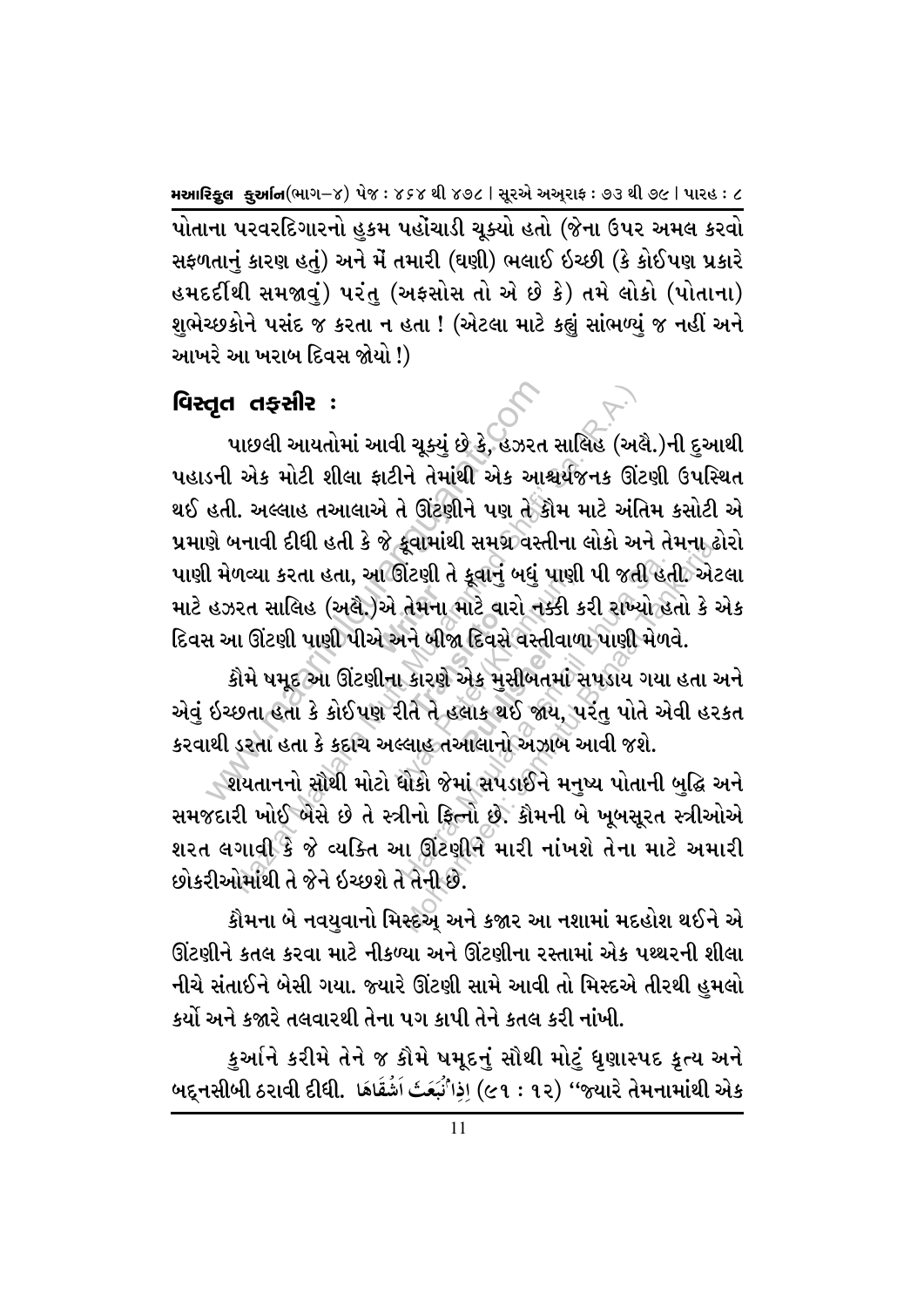ખૂબ જ શકી (બદ્દનસીબ) વ્યક્તિને (તેને મારી નાંખવા માટે) મોકલ્યો." કારણ કે તેના લીધે સમગ્ર કોમ અઝાબમાં સપડાઈ ગઈ.

હઝરત સાલિહ (અલૈ.)એ ઊંટણીને મારી નાંખવાની ઘટનાની જાણ થયા પછી કૌમને અલ્લાહનો હકમ બતાવ્યો કે. હવે તમારી જિંદગીના ફક્ત ત્રણ ,सिवसो બाકी છે, فَتَـمَتَّـعُوُا فِي دَارِكُمُ ثَلَثَةَ آيَّام ذٰلِكَ وَعُدٌ غَيْرُ مَكْذُوُب ,हिवसो બाકी छी ત્રણ દિવસ પોતાના ઘરોમાં આરામ કરી લો (ત્યારબાદ અઝાબ આવવાનો છે) અને આ વાયદો સાચો છે, તેનાથી ઊલટું થવાની કોઈ શક્યતા નથી. પરંતુ જે કૌમનો સમય ખરાબ થઈ જાય છે તેને કોઈપણ બોધપાઠ કે ચેતવણી કામ લાગી શકતી નથી. હઝરત સાલિહ (અલૈ.)ના આ ઇરશાદની પણ આ બદુનસીબ લોકોએ મજાક ઉડાવવાની શરૂ કરી અને કહેવા લાગ્યા કે આ અઝાબ કેવો અને ક્યાંથી આવશે ? અને તેની નિશાની શં હશે ?ે

હઝરત સાલિહ (અલે.)એ ફરમાલ્યું કે, લો ! અઝાબની નિશાની પણ સાંભળી લો, કાલે જુમેરાતના દિવસે તમારા બધાના ચહેરા સંખત પીળા થઈ જશે. પુરુષ અને સ્ત્રી, બાળકો અને વૃદ્ધો કોઈ તેમાંથી બાકાત નહીં રહે અને પછી પરમ દિવસે જમ્આના દિવસે બધાના ચહેરા સખત લાલ થઈ જશે અને ત્યાર પછી શનિવારના દિવસે સૌના ચહેરા સખત કાળા થઈ જશે અને આ દિવસ તમારી જિંદગીનો અંતિમ દિવસ હશે. બદ્દનસીબ કૌમે એવું સાંભળીને તેનાથી તવબહ અને ઇસ્તિગફાર તરફ કેન્દ્રિત થવાના બદલે એવો નિર્ણય કર્યો કે હઝરત સાલિહ (અલૈ.)ની હત્યા કરી નાંખવામાં આવે. કારણ કે, જો આ સાચું છે અને આપણા ઉપર અઝાબ આવવાનો જ છે તો શા માટે આપણે તેનં કામ તમામ ન કરવું જોઈએ ? અને જો તેઓ જૂઠા છે તો તેઓ પોતાના જૂઠની સજા ભોગવે. કૌમનો આ ઇરાદો કુર્આનના વર્ણનમાં બીજી જગ્યાએ વિગત સાથે મોજૂદ છે. કૌમના આ સર્વસહમત કૈંસલા પ્રમાણે અમક લોકો રાત્રે હઝરત સાલિહ (અલૈ.)ના મકાન ઉપર તેમની હત્યા કરવાના ઇરાદાથી ગયા, પરંતુ અલ્લાહ તઆલાએ માર્ગમાં જ તેમના ઉપર પથ્થર વરસાવીને તેમને હલાક કરી નાંખ્યા. ર૭ : ૫૦) એટલે કે, ''તેમણે પણ (૨૭ : ૫૦) وَمَكَرُوْا مَكْرًا وَّمَكَرُنَا مَكْرًا وَّهُمْ لَا يَشْعُرُوْنَ એક ગુપ્ત યુક્તિ કરી અને અમે પણ એવી તદ્દબીર કરી કે તેમને ખબર પણ ન થઈ.'' જ્યારે જુમેરાતની સવાર થઈ તો હઝરત સાલિહ (અલૈ.)ના કહેવા પ્રમાણે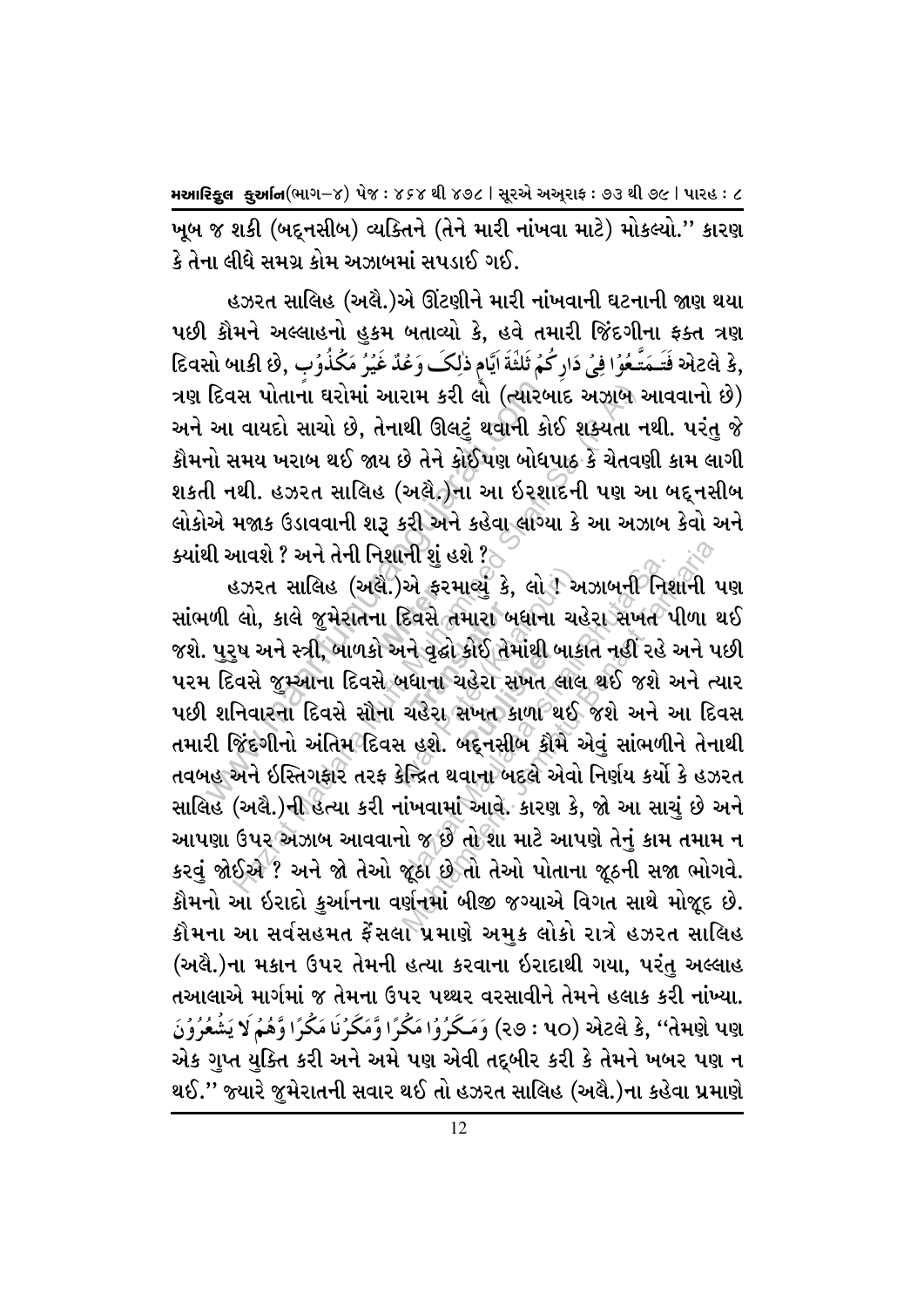બધાના ચહેરા એવા પીળા થઈ ગયા જેમકે, કોઈએ ઘેરો પીળો રંગ ચોપડી દીધો હોય. અઝાબની પ્રથમ નિશાની સાચી ઠર્યા પછી પણ જાલિમોનં એ તરફ કોઈ ધ્યાન ન ગયં કે અલ્લાહ તઆલા ઉપર ઈમાન લાવે અને પોતાની દષ્ટતાથી અટકી જાય બલકે, તેમનો ગસ્સો અને ક્રોધ હઝરત સાલિહ (અલૈ.) ઉપર વધી ગયો અને સમગ્ર કૌમ તેમની હત્યા કરવાની કિકરમાં કરવા લાગી. અલ્લાહ તઆલા પોતાના ગસ્સાથી બચાવે ! તેની પણ નિશાનીઓ હોય છે કે દિલ અને દિમાગ આંધળા થઈ જાય છે, નફાને નુકસાન અને નુકસાનને નફો, સારાને ખરાબ અને ખરાબને સારં સમજવા લાગે છે.

અંતે બીજો દિવસ આવ્યો તો આંગાહી પ્રમાણે બધાના ચહેરા લાલ રંગના થઈ ગયા અને ત્રીજા દિવસે સખત કાળા થઈ ગયા. હવે તો એ બધા જ પોતાની જિંદગીથી હતાશ થઈને રાહ જોવા લાગ્યા કે અઝાબ કઈ બાજુથી અને કેવી રીતે આવે છે ?

એ જ હાલતમાં જમીનમાં એક ભયંકર ઘરતીકંપ આવ્યો અને ઉપરથી ભયાનક અવાજ અને સખત ઘરેરાટી સંભળાઈ જેમાં બધા જ એકી સાથે બેઠાં–બેઠાં જ ઊંઘા પડીને મરી ગયા. ઘરતીકંપનું વર્ણન તો આ આયતમાં મોજૂદ 9, જે ઉપર પ્રસ્તુત થઈ છે. تُعَفِّمُ الْرَّجُفَةُ ,di مُقَامَ (રજ્ફ્હ)નો અર્થ ''ધરતીકંપ'' થાય છે.

. (૧૫ : ૮૩) પણ આવ્યું છે. اَنْحَــذَ تَهُمُ الـصَّيْـحَةُ ) પણ આવ્યું છે. તેમાં તં<del>વ કર્ય અંબ્રે</del> (સય્હહ્)નો અર્થ ''એક સખત ભયાનક અવાજ'' અથવા "ઘરેરાટી" થાય છે. બંને આયતોથી જાણ થઈ કે, આ બંને પ્રકારનો અવાજ સંયુક્ત રીતે આવ્યો હતો. જમીનમાં ધરેતીકંપ અને ઉપરથી ત્ર્ર્ય્ય (સય્હહ્) જેનું પરિણામ એ આવ્યું કે, ﷺ اوهِمٌ لِحَيْمِينَ ﴾ [الله અહિમીન)નું ક્રિયાપદ , જેપૂમ) છે, જેનો અર્થ છે ''વિના હલન–ચલન કર્યે એક જગ્યાએ પડી રહેવું અથવા બેસી રહેવું.'' (કામૂસ) અર્થ એ છે કે, જે જેવી પરિસ્થિતિમાં હતો તેવો જ ઢગલો વળી ગયો. اللَّهِ مِنۡ قَهۡرِمٖ وَعَذَابِهٖ ﴾ [اللَّهِ مِنۡ قَهۡرِم وَعَذَابِهٖ

કૌમે ષમૂદના આ કિસ્સાના મહત્ત્વના વિભાગો તો પોતે કુર્આને કરીમની વિવિધ સૂરતોમાં પ્રસ્તુત છે અને અમુક વિભાગો હદીષમાં વર્ણન થયા છે. અમુક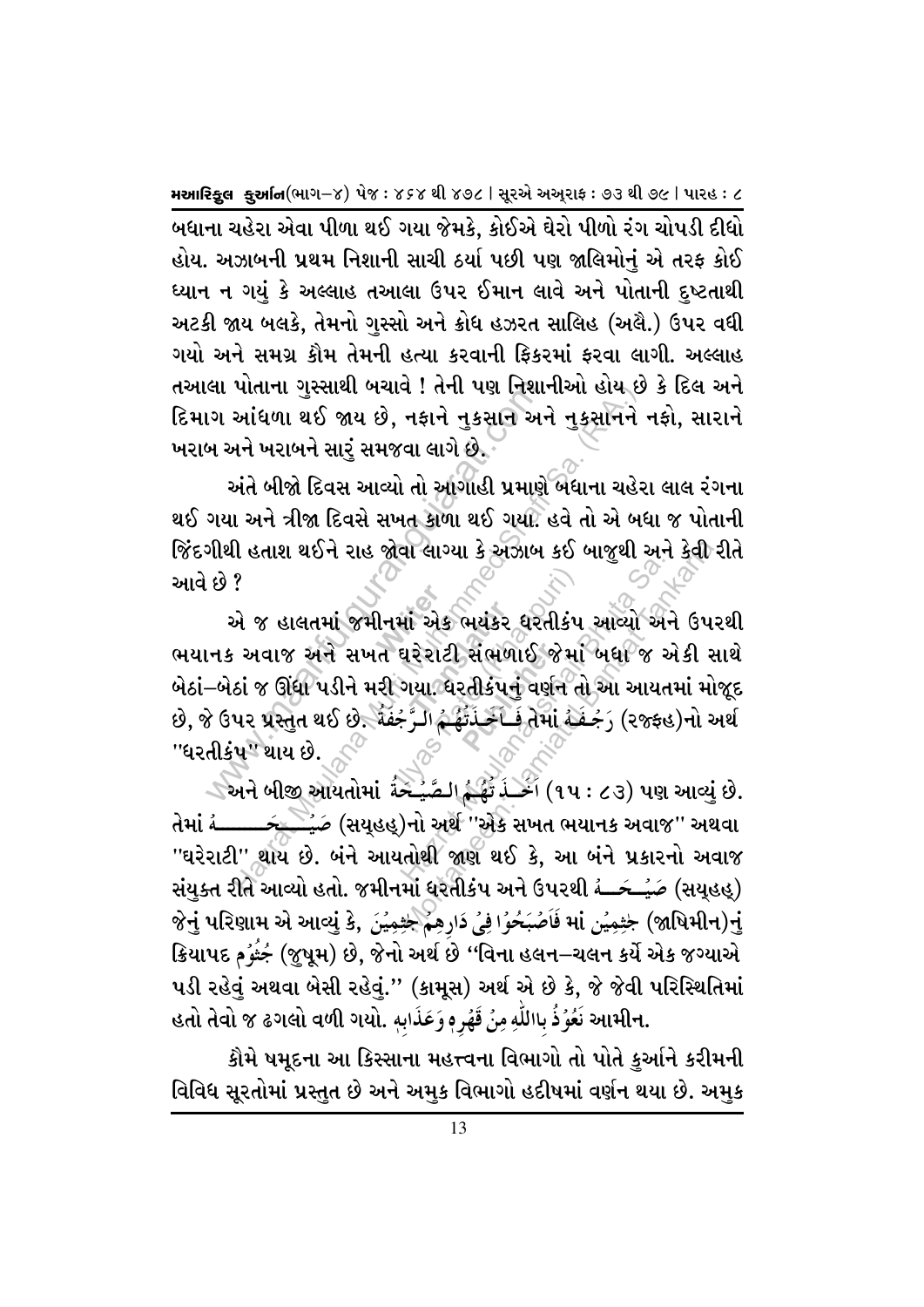તે પણ છે જે વિવરણકારોએ ઇસ્રાઈલી રિવાયતોના આધારે લીધા છે પરંતુ તેના ઉપર કોઈ ઘટના અથવા વાસ્તવિકતાની સાબિતીનો આધાર નથી.

સહીહ બુખારીની એક હદીષમાં છે કે, ''ગઝૂવએ તબૂકની મુસાફરીમાં રસૂલે કરીમ ﷺ અને સહાબએ કિરામ (રદિ.) એક એવા جَئِيٍّ (હિજૂર) નામના સ્થળેથી પસાર થયા જ્યાં કૌમે ષમદ ઉપર અઝાબ આવ્યો હતો ત્યારે આપ સ્ટેંકએ સહાબએ કિરામ (રદિ.)ને હિદાયત કરી કે, આ અઝાબ ખાઘેલી વસ્તીની જમીનમાં કોઈ અંદર ન જાય અને કોઈ તેના કૂવાના પાણીનો ઉપયોગ ન  $32.$ "  $(4,383)$ 

અમુક રિવાયતોમાં છે કે, રસૂલે કરીમ ﷺએ ફરમાવ્યું, ''કૌમે ષમૂદ ઉપર જ્યારે અઝાબ આવ્યો તો તેમનામાં અબૂ રિંગાલ નામના વ્યક્તિ સિવાય કોઈ બચી ન શક્યં. આ વ્યક્તિ તે સમયે મક્કાના હરમમાં પહોંચ્યો હતો. અલ્લાહ તઆલાએ મક્કાના હરમના સન્માનના કારણે તે સમયે તેને અઝાબથી બચાવી લીધો અને જ્યારે હરમમાંથી બહાર નીકળ્યો તો તે જ અઝાબ જે તેની કૌમ ઉપર આવ્યો હતો તેના ઉપર પણ આવી ગયો અને ત્યાં જ હલાક થઈ ગયો. આપ સ્ટેર્કેએ લોકોને મક્કા બહાર અબૂ રિગાલની કબરની નિશાની પણ બતાવી અને એ પણ ફરમાવ્યું કે તેની સાથે એક સોનાની લાકડી પણ દફન થઈ ગઈ હતી. સહાબાએ કિરામ (રદિ.)એ કબર ખોલી તો સોનાની લાકડી મળી, તેને કાઢવામાં આવી. આ રિવાયતમાં એ પણ છે કે તાઇફના નિવાસી બનૂ ષકીફ આ જ અબુ રિગાલની અવલાદ છે."  $(4, 362)$ 

આ અઝાબ પામી ચૂકેલ કૌમોની વસ્તીઓને અલ્લાહ તઆલાએ આવનારી પેઢીઓ માટે બોધપાઠ ગ્રહણ કરવાના સ્થાન તરીકે કાયમ રાખ્યું છે અને કુર્આને કરીમે અરબના લોકોને વારંવાર એવી તાકીદ કરી છે કે, તમારા સિરીયાના મસાફરીના માર્ગમાં આ સ્થળો આજે પણ બોધપાઠ ગ્રહણ કરવાના આનકો બનીને ઊભા છે. كُنْ مِنْ ٱبَـعۡـٰدِهِـمُ إِلَّا قَلِيَٰلًا ﴾ સ્થાનકો બનીને ઊભા છે. ﴿ وَلَا يَعۡل લોકોના રહેઠાણો છે. અમે તેમનો નાશ કર્યો) જેમના પછી ઘણા થોડા લોકો સિવાય કોઈ વસ્યું નથી." (૨૮: ૫૮)

કૌમે સાલિહ (અલૈ.)ના અઝાબની ઘટનાના અંતમાં ઇરશાદ થયો કે,